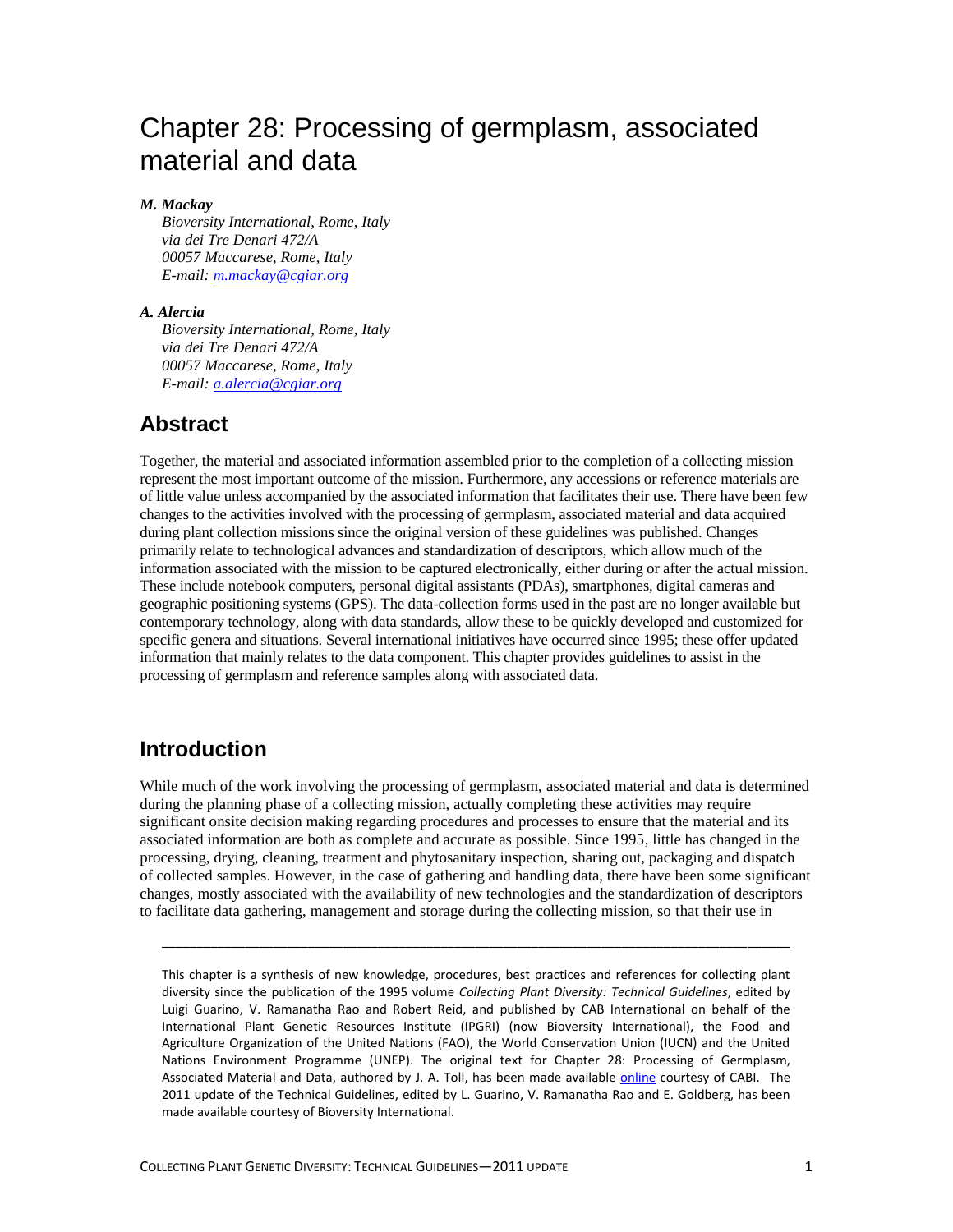research and plant improvement can be facilitated. There are also more options for safety duplication today. International initiatives, such as the International Treaty on Plant Genetic Resources for Food and Agriculture and the Global Crop Diversity Trust, bring additional responsibilities and resources for collectors. And there are many online resources to assist in the planning and execution of collecting missions. These change constantly, but internet search engines enable the most current resources to be quickly located and assessed.

## **Current status**

The International Plant Genetic Resources Institute (IPGRI) changed its operating name to Bioversity International in 2006. All reference to IPGRI in the original text should now read as 'Bioversity'.

Since 1995, there have been ongoing technological developments that provide opportunities to electronically capture most, if not all, of the data previously written onto data-collection forms. At that time, most information from collecting missions was captured as hardcopy/written text on standard forms, and photographic records were based on film technology. Today, digital photography has mostly replaced film-based photographs and also provides options for storing and sharing data more widely than what was possible with film-based photographs and slides. Additionally, new technologies can now make the capture, processing, storage and distribution of data much more accurate and efficient.

There are three technological advances relevant to this chapter:

- Portable computers, personal digital assistants (PDAs), smartphones and global positioning systems (GPS) all allow the accurate capture of pertinent data in the field.
- Digital photography makes the capturing, labelling and duplication of images much easier than what was possible in 1995. Image files, together with associated metadata, can be downloaded to computers as required.
- Environmental data associated with collection sites can be electronically harvested using geographic information system (GIS) technology.

The portable computer, now mostly represented by notebook/laptop and netbook designs, allows data to be captured *in situ* on electronic text-based forms (facsimiles of hardcopy forms) entered directly into a database. This allows 'data standards' to be enforced by enabling the operator to select input based only on the accepted standards for the specific data being recorded. For example, the options for 'biological status' in the FAO/IPGRI List of Multi-crop Passport Descriptors (MCPD) (FAO/IPGRI 2001) can be fixed in the database as the only permitted values for this data field. More recently, other options have become available for electronically capturing collecting-mission data onsite. These include the PDAs, GPS and smartphones. They employ a number of common operating systems, most of which have GPS and database applications to facilitate the ease of capturing information, processing and storing it, and ensuring quality.

A GPS device can determine the georeference of the collecting site simply and accurately (Kaplan and Hegarty 2006)). The use of a standard geographical datum, such as WGS84, is recommended and should be part of the georeference annotation. Many modern smartphones also have GPS functionality, providing an alternative option for capturing georeferences.

Digital photography, together with associated computer software for annotating, editing and enhancing digital images, allows significant additional information to be captured and reviewed *in situ* before accepting it for inclusion with the other information associated with each germplasm and/or reference sample.

While time is precious during actual collecting activities, it can be a simple process to capture additional data outside collecting hours. One example would be to harvest environmental information about each collecting site from continuous surface layers of such data stored on a personal computer. These data could include climatic data, such as that available from WorldClim (Hijmans et al. 2005) or other sources (De Pauw 2002). This type of information can be generated in advance by creating continuous surface digital maps for the region where the collecting mission is to take place, for environmental parameters from point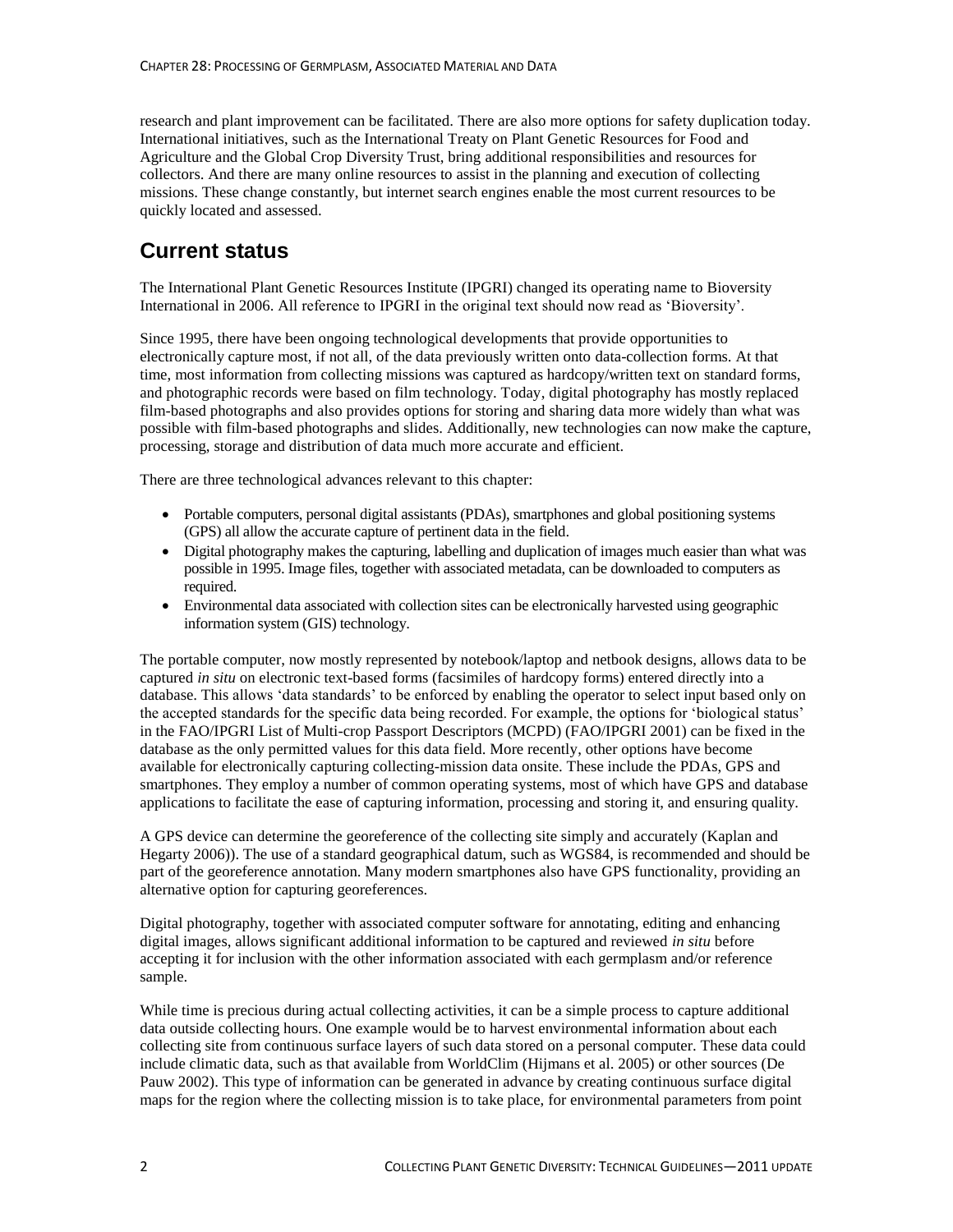data using the 'thin-plate smoothing spline' method (Hutchinson and Corbett 1995), as implemented in ANUSPLIN software (Hutchinson 2000). Then the value of each parameter can be extracted from the digital maps for each collecting site and associated with the germplasm sample. Adding value to germplasm in this way requires the use of GIS technology, such as Diva GIS (Hijmans et al. 2001).

The data can be dispatched as hardcopy (computer-generated, typed or handwritten) or on electronic media, or they can be transmitted electronically. A hard copy of the data should accompany sample shipments.

Although many organizations develop their own collecting forms according to their specific needs, this has led to difficulties in data exchange. To address this challenge, Bioversity International, in collaboration with crop experts, promotes the standardization of descriptors, and many crop descriptor lists include a crop-specific collecting form. A useful source of Bioversity descriptors and derived standards is available on the Bioversity website [\(www.bioversityinternational.org/?id=3737\)](http://www.bioversityinternational.org/?id=3737).

Germplasm should be duplicated in at least two other collections. While some base collections are still able to provide a duplication service, it is also recommended that duplication in 'significant international collections' (including the CGIAR international collections) be ensured. There is also the option to have material securely backed up in the Svalbard Global Seed Vault [\(www.croptrust.org/main/arcticseedvault.php?itemid=211\)](http://www.croptrust.org/main/arcticseedvault.php?itemid=211).

The IPGRI software mentioned in the earlier version of this chapter, in the section on processing reference samples, no longer exists. Relevant information and descriptors for creating electronic tools for data collection are available from various sources, including Bioversity's website [\(www.bioversityinternational.org\)](http://www.bioversityinternational.org/). Additional information and resources are available from a number of other sites, including the Kew Royal Botanic Gardens [\(www.kew.org\)](http://www.kew.org/) and the Australian National Botanic Gardens [\(www.anbg.gov.au\)](http://www.anbg.gov.au/). A data-collecting template for direct use or for developing a customized tool for data input will soon be available from Bioversity International.

## **Future challenges/needs/gaps**

Data standards are crucial to the long-term utility of all information gathered during collecting missions. Without accepted standards, information about collecting sites is less easily shared, putting correct identification of germplasm accessions at risk. It is imperative that the MCPD List of passport descriptors (FAO/IPGRI 2001) be used in all collecting activities to facilitate the effective access to and use of collection-site data.

Interoperability and/or linkages between information systems should be a goal behind documenting collection-site data. Interoperability allows systems to work together (inter-operate), thereby sharing data, while links allow users to identify a source of information in one system and then move to the second system using tagged URLs in the first system. These and similar technologies allow many systems to contribute to a greater store of information.

## **Conclusion**

While there have been no significant changes in handling seed and reference samples during the collecting mission, a number of advances in the form of new technologies and standardized descriptors are now widely used for information capture, quality enhancement, processing, storing, distribution and ensuring that the collected germplasm can be more easily utilized in research and breeding programmes.

Updates primarily involve the capturing of data electronically in standardized format, the use of electronic storage and distribution technologies, and the associated shift from using paper forms for data collection and distribution.